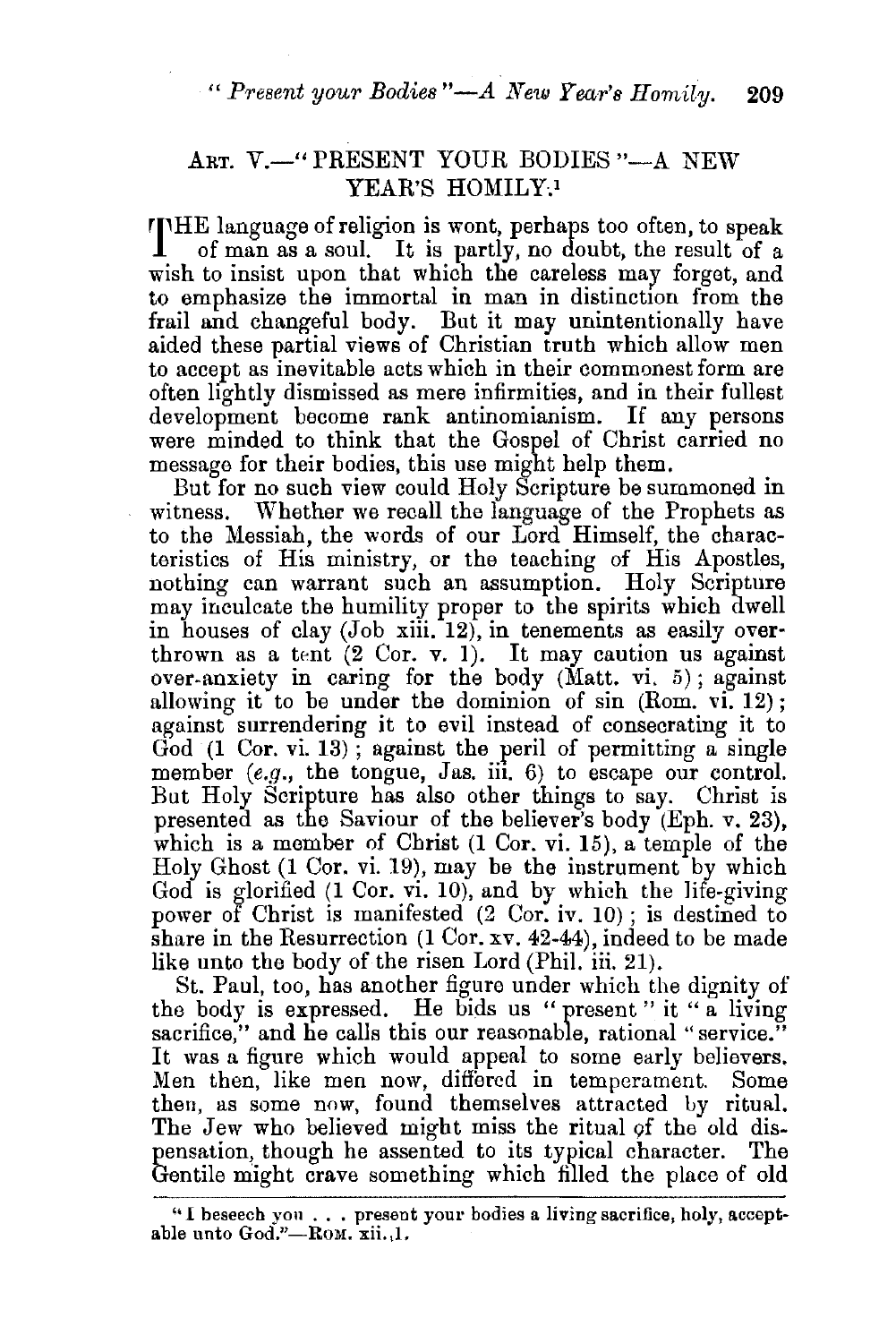and familiar ceremonies. St. Paul seizes upon the old habit and converts it to his own use. If any desire a ritual here is a cultus of a new order. They can offer a sacrifice to God, the sacrifice of their bodies, an offering God will accept-a rational and seemly  $\lambda a \tau \rho \epsilon a$  on their part.

The season of Christmas and the New Year may well put every Christian believer in mind of the extreme urgency of this appeal. At a time when " for us men and for our salvation" our Lord Jesus Christ "came down from heaven, and was incarnate by the Holy Ghost of the Virgin Mary, and was made man," the call to glorify God in our bodies, "which are His," can hardly be absent from our minds. Perhaps it will be all the more definitely before us because the development which has so largely marred a Christian festival by circumstances of almost pagan self-indulgence must imply a call to those who would rescue the season for something higher than feasting and merry-making. Christ, once seen in the flesh on earth, now ascended up on high, has to be manifested in His people, revealed in their lives, preached by their conduct and words, glorified in their actions. It befits us, then, to ask ourselves whether our own use of the body suggests to others as well as to ourselves this willing sacrifice.

In what spirit is our body used *1* Have we realized all onr responsibility in respect of that body, or for the bodies of others in the world ?

The profligate, the undisguised sensualist, the glutton and the hard drinker, following in part the primitive instincts of the brute, yet neglecting the self-control which even the brute can show, exhibit to us in some of its most revolting forms the lower side of man's fallen nature. These need no moralist to declare their dishonour of the body. But facile denunciation of them may go with other offences scarcely less serious in themselves and their issues. Short of these gross sins, others exist which cannot be set aside as mere foibles or infirmities of no importance. Over-anxiety, pride of person or adornment, and keen enjoyment of the pleasures· of the table may still exist, even amongst those who meet for worship in churches. The warning against over-anxiety for the body, against undue regard for it, is not superfluous even now. The man who sinks into an anxious valetudinarian is calling all to witness the weakness of his faith, or his lack of faith at all. The man or woman who becomes a humble attendant upon the whims of fashion, a kind of slave under the austere rule of tailor or dressmaker, is in spirit an idolater. In such cases the life makes it hard for any to associate the thought of sacrifice with the use of the body. Where is the offering?

There is another extreme. The over-anxiety or sensual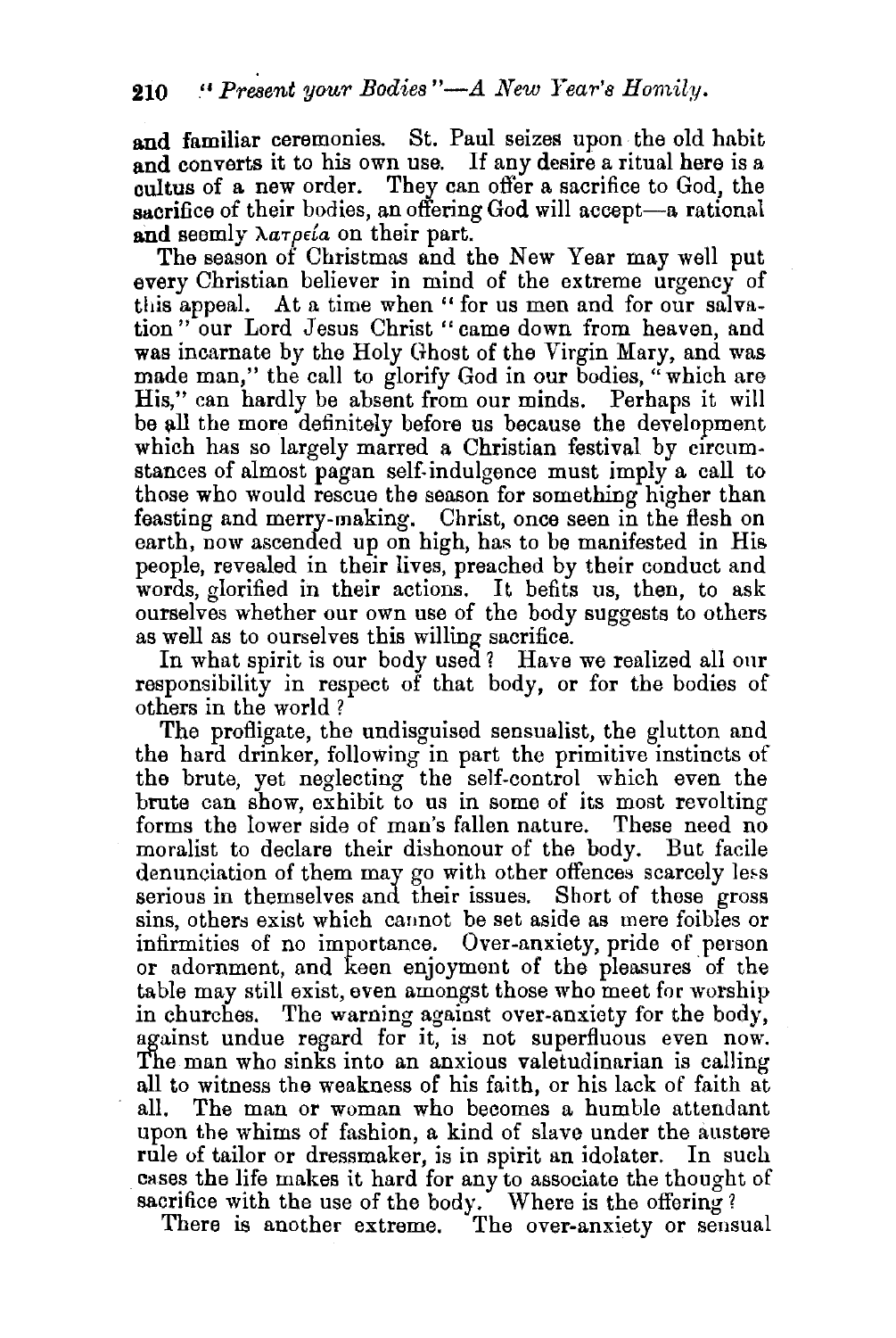solicitude of the one may be matched with utter forgetfulness in another. The body is wholly uncared for, merely because the mind is preoccupied with affairs. That is in an age of extreme competition and over-pressure a common failing. Doctors all around us are patching up the frames of men whose physical sufferings are the direct and obvious outcome of contempt for God's laws as to the use of the body. There is nothing heroic in wearing out in toil for selfish ends the body or the mind, or in handing down to posterity enfeebled frames and impaired or distorted intellects. If there be any sacrifice here it is to self. God's law directs the body to be kept at its best, that it may be used for Him. This is using it as a slave to do the bidding of self.

There are others who err from a sensitive conscience which has been wrongly treated. In the spirit of some ancient philosophers they have come to think of the body only as a clog upon the soul, only as the subject of temptation. only as a hateful garment which cannot too soon be thrown off. Thus, it seems, they think of the body formed in the likeness of God; the body honoured by Christ when He took our nature upon Him; the body in which the Holy Spirit may dwell as in a temple. Pagans may thus think ; but it is ground upon which the Christian man must walk warily, even when, like St. Paul, he is most conscious of the conflict between the flesh and the spirit. At least, we may ask ourselves in what sense the body thus regarded could be presented to God. Such an offering would be, it is clear, not of our best, but of our worst; the giving away of the thing dishonoured and despised.

Let us turn from this negative view to ask ourselves what we are doing. What is the Christian law of the body? How far are we frankly seeking to obey it?

Our members are instruments of the will. Is the will submitted to the will of God ? There must be readiness both to abide by and to do the will of God, even as Christ did the will of the Father. That submission can only come of faith. But he who definitely trusts the word and power of God can submit with a light heart. "I am Thine, save me" (Ps. cxix. 94), may be his cry. His defence is now with God, though vigilance and all that the Holy Spirit directs must be exerted by him. Every believing man's exyerience assures him that this new power is absolutely needful for the conflict with temptation. It is idle for anyone to sit down and suppose that by careful regard to secular considerations he can secure immunity in the face of temptation. A moment of severer trial, a gust of passion, a fit of perversity, may scatter his resolutions like chaff. He needs a regenerate will to govern that body of his, the conflict with which, trying him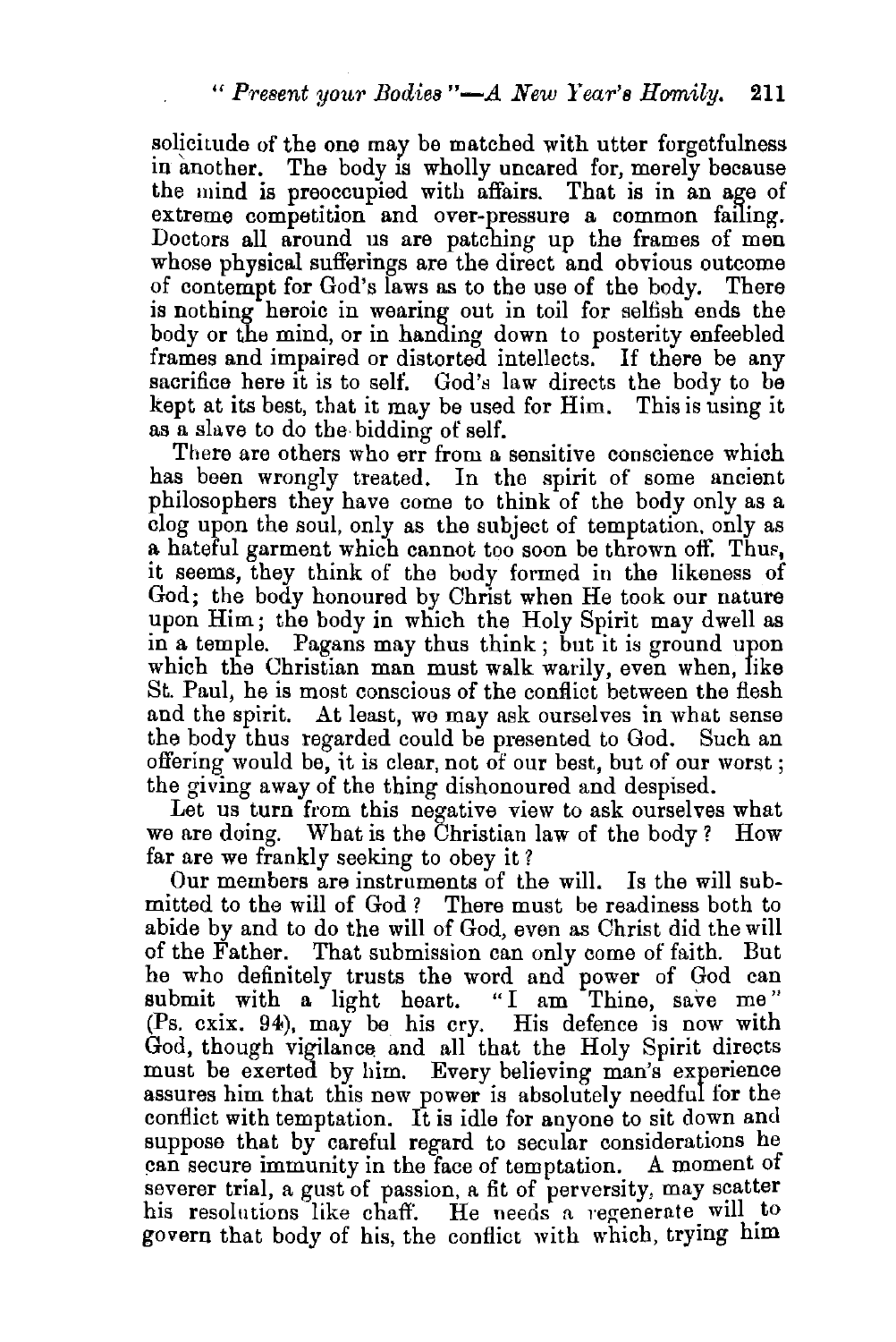## 212<sup>*"*</sup> Present your Bodies"—A New Year's Homily.

by its weakness (Matt. xxvi. 41), by some special frailty  $(2 \text{ Cor. xii. 7})$ , or by the unceasing strife of the lower nature  $a$ <sub>c</sub>  $a$ <sub>i</sub>  $b$ <sub>i</sub>  $b$ <sub>i</sub>  $c$ <sub>i</sub>  $d$ <sub>i</sub>  $b$ <sub>i</sub>  $c$ <sub>i</sub>  $b$ <sub>i</sub>  $c$ <sub>i</sub>  $c$ <sub>i</sub>  $c$ <sub>i</sub>  $c$ <sub>i</sub>  $c$ <sub>i</sub>  $c$ <sub>i</sub>  $c$ <sub>i</sub>  $c$ <sub>i</sub>  $c$ <sub>i</sub>  $c$ <sub>i</sub>  $c$ <sub>i</sub>  $c$ <sub>i</sub>  $c$ <sub>i</sub>  $c$ <sub>i</sub>  $c$ <sub>i</sub>  $c$ <sub>i</sub>  $c$ <sub>i</sub>  $c$ <sub>i</sub>  $c$ <sub>i</sub>  $c$ <sub>i</sub>  $c$ <sub>i</sub>  $c$ <sub>i</sub>  $c$ <sub></sub> in assured victory to the man who has consciously resigned himself into the keeping of God.

The body, then, as the instrument of a regenerate will, must be employed in the service of God. It cannot be left only active in the pursuits which, though they may be followed to the glory of God, still connect themselves directly and naturally with self. The use of the body in the ordinary discharge of our duties is, indeed, a part of Its service for God. But you will not always associate the thought of sacrifice with this. You may like work; it is no trial to discharge it honestly, to provide the full tale of bricks well made. Sheer idleness (save upon occasion) would be as irksome to one as hard labour to another. Beyond a doubt this ready, conscientious, single-hearted discharge of duty is, in the faithful, an offering to God. But the body as a sacrifice may give more than this ; may cut off something of its just leisure for other work; may deny itself for the profit of others; may "be spent" in a service which has no relation to self-interest. Thus you have a double offering—the day's toil consciously offered to God; the sacrifice, made in no ascetic spirit, but in one of glad surrender, added thereto.

The whole field of social activity calls out for the intelligent influence of him who thus thinks of the body, and calls as clamorously as it ever did even in days of greater social peril and unrest. For he must not think only of himself, but also of others. Who that so honours the tenement in which God has placed his soul can look unmoved upon the world around him? I know not which sight is the more terrible—the pampered person of the utterly idle man or woman and the worn-out body of the profligate, or some poor starved frame -homeless, cold, and forgotten of man-that yields up its spirit in streets of a Christian city, itself to be the subject of an inquest, and the tenant of a pauper's grave.

But in every class there is crying need of those who, speaking to men's souls, will not omit to tell them of their bodies. The prodigality of the rich, the often merely careless wrong-doing of the leisured, the wasted time and the unemployed talents; the homes of the poor, the minds of the poor, the social instincts of the poor-these things cry out for the intelligent thought and care of the Christian citizen. It is not enough to ring the church bell, to open the missionroom door, to deliver your tract, to speak in your own words Christ's message of love, or to go yourself to church to worship In comfort and return to comfort again. You have to act as